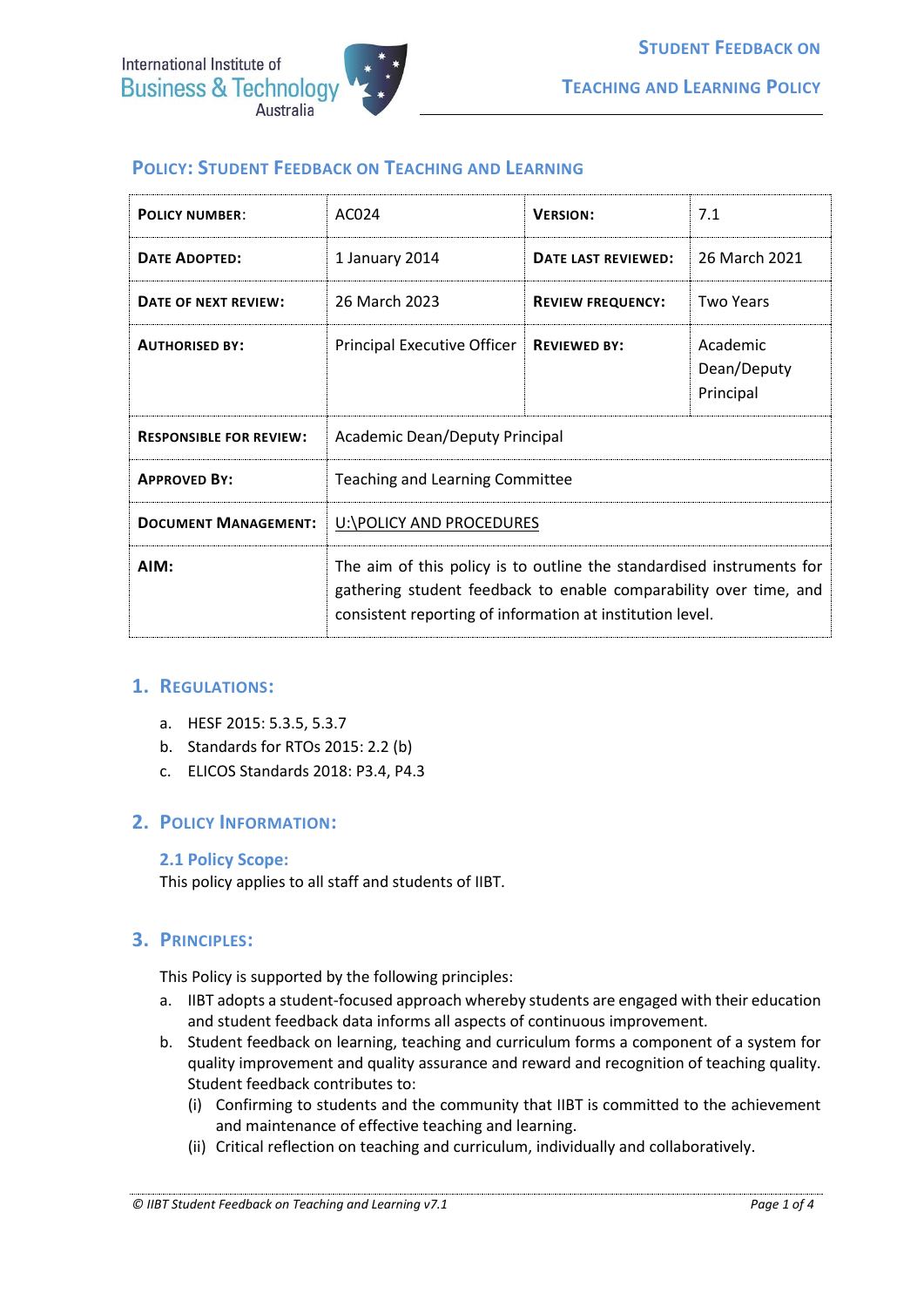

- (iii) Identifying aspects of teaching and curriculum that are successful examples of effective practice, present opportunities for enhancement or require development.
- (iv) Evidence required to guide review processes and decisions at Institute, program, and unit levels.
- (v) The strategic development of learning and teaching capacity across the Institute.
- (vi) Performance Development and Review (PDR), probation, promotion, reward and recognition schemes and processes.
- (vii)Evidence necessary for reporting the effectiveness of learning and teaching initiatives and projects; and
- (viii) Evidence of learning and teaching performance required by professional, statutory, and regulatory bodies.

# **4. STUDENT FEEDBACK ACTIVITIES**

Student Feedback activities comprise the following:

- a. Planning, administering, and reporting on student surveys.
- b. Developing and implementing systematic student evaluation and feedback schedules at individual teaching staff, unit, course, and Institute levels.
- c. Integrating student feedback data and other evaluative information with quality enhancement processes at all levels (formative purposes).
- d. Where appropriate, using student feedback for summative purposes.
- e. Informing students about teaching and curriculum enhancements made in response to student evaluation data.

## **5. PROCEDURES:**

- a. The policy and associated procedures apply to:
	- (i) IIBT staff with responsibilities for planning, delivery and/or leadership of teaching and learning programs, including casual, sessional, fixed-term and contract teaching staff.
	- (ii) Administrative staff with responsibilities relating to teaching and learning in IIBT programs.
	- (iii) Any organisational unit/area involved in the student experience of teaching, learning and curriculum which wishes to seek student feedback about its services.
- b. The policy and associated procedures must be applied in accordance with the Institute's obligations under legislative and regulatory requirements and workplace agreements.
- c. The primary purpose of collecting student feedback is to enhance the quality of teaching, learning and curriculum. Student feedback may be used for [recognition and rewards](http://www.mq.edu.au/provost/activities/awards.html) applications, but these purposes are secondary to quality enhancement.
- d. Obtaining student feedback is one component of the Institute's systematic teaching and learning evaluation plan, formulated in alignment with IIBT's Quality Policy and Continuous Improvement Policy.
- e. Formal student evaluation is considered one of many components of information sought on teaching and curriculum effectiveness. This information will not be used in isolation.
- f. The interpretation of student feedback data must take into account the influence of contextual factors.
- g. Student evaluation processes will be undertaken in alignment with IIBT's published policies and procedures.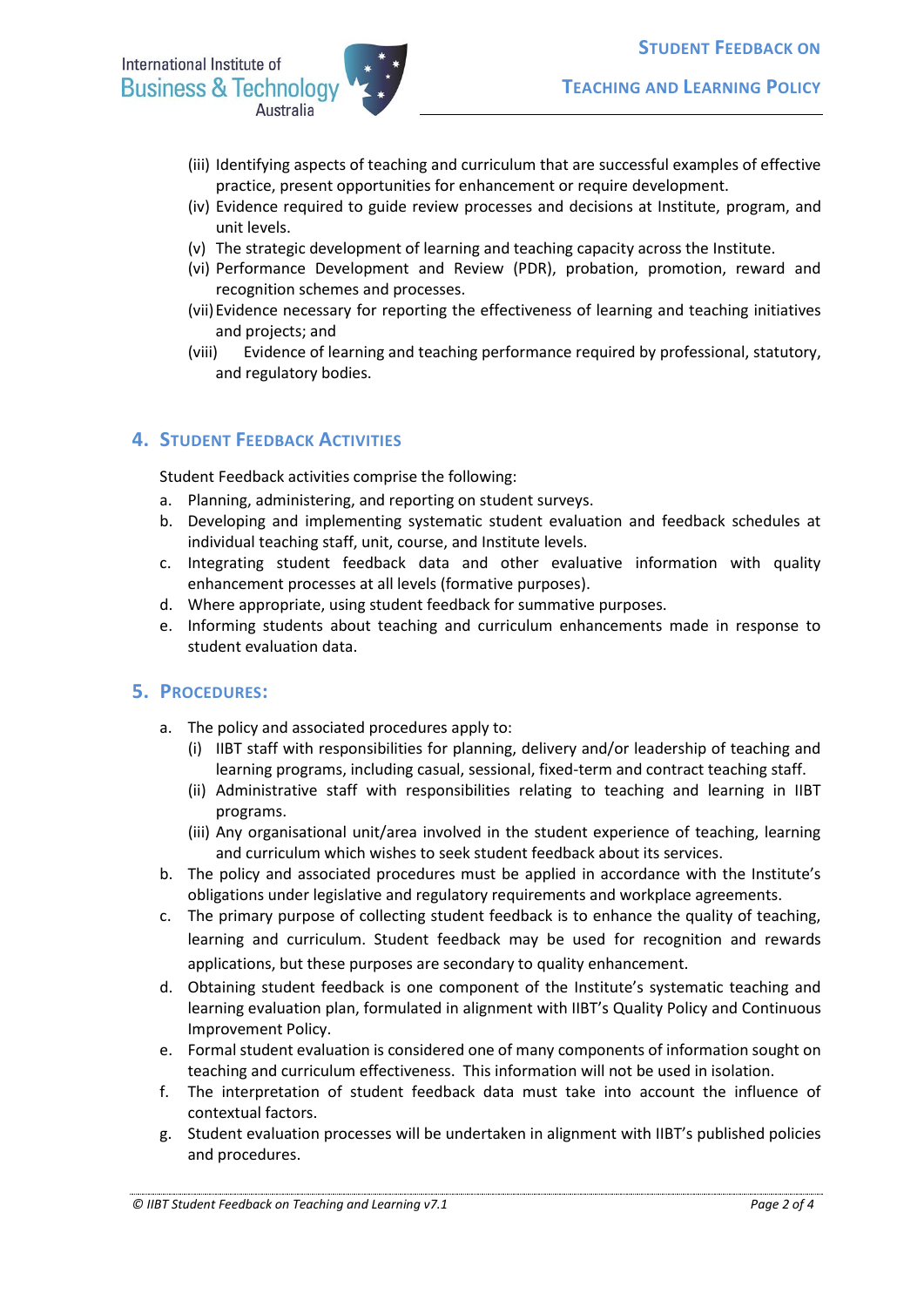International Institute of **Business & Technology** Australia



h. Students' and Teachers' evaluation feedback is reported to relevant oversight boards, such as the Teaching and Learning Committee and the Academic Board, through the Academic Dean's report.

### **5.1 Standards and Benchmarking:**

- a. The Academic Board will determine the parameters for student feedback on teaching and learning. Unit evaluation parameters will provide a basis for benchmarking in quality assurance and review processes.
- b. The standards will consider known contextual factors.

### **5.2 Evaluation and Reporting Cycle:**

- a. The IIBT Academic Dean will plan and establish a cycle of evaluation at the unit level.
- b. This evaluation cycle will obtain, review and report on information about teaching, learning and curriculum. One component of this information is student feedback.

### **5.3 Coordination, Administration and Use of Surveys:**

To prevent survey fatigue and duplication of information, IIBT will maintain a register of all student surveys.

## **5.4 Integrity of Student Evaluation and Feedback Systems:**

Data integrity will be maintained by developing systematic approaches to collection and management of student evaluation and feedback.

## **5.5 Confidentiality and Anonymity of Respondents:**

- a. Students will be informed of their right to anonymity at the start of survey administration.
- b. The reporting process must not identify any individual student survey respondent unless the latter's permission is explicitly sought and granted in writing.
- c. Respondents must be informed of the uses that may be made of the data, including the level of aggregation used in analysis and reporting of results and the possible use of de-identified quotes in staff teaching portfolios, applications for promotion, probation and rewards and information provided to prospective students.

## **5.6 Evaluation of Teaching Unit and Program:**

- a. Because IIBT recognises the importance of obtaining student feedback in standard forms (i.e., surveys) and the limitations of such approaches, evaluation of teaching and curriculum will also encompass a broader range of feedback mechanisms.
- b. When evaluating and reviewing curriculum and teaching practices, staff with learning and teaching responsibilities (including the planning, administration and leadership of learning and teaching activities) are expected to consider diverse sources of information, as well as the context in which the activities under review were undertaken.

*NOTE:* Results from Learner Experience of Teaching (LET) surveys on their own provide insufficient information about teaching quality and will not be used as the sole determinant of judgments about an individual's teaching performance.

#### **5.7 Reporting Student Survey Results:**

a. Student survey results may be aggregated at different levels, including individual, unit, program, and Institute.